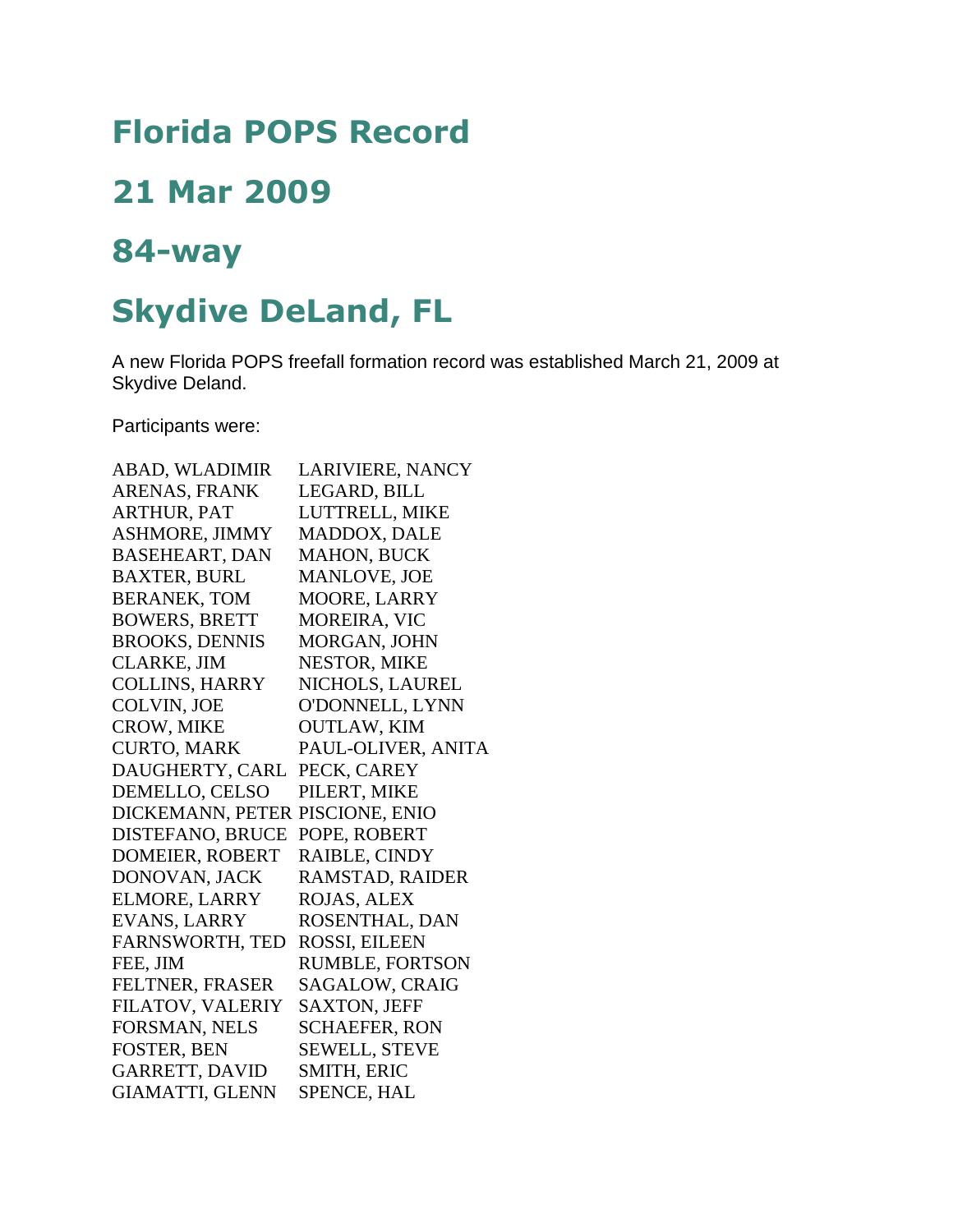| <b>HAAMER, TIIU</b>   | THOMAS, DARYL          |
|-----------------------|------------------------|
| HALL, DANNY           | THOMAS, LARRY          |
| <b>HECTOR, BILL</b>   | TRAPP, RUSTY           |
| HOFFMAN, SCOTT        | <b>UNGEHEUER, ILSE</b> |
| HUMINSKY, SKY         | WALROND, JOHN          |
| HUNNICUTT, LEE        | WEBB, TIM              |
| HUNTER, BOB           | WERTHEIMER,            |
|                       | <b>STEVE</b>           |
| <b>JOHNSTON, MIKE</b> | WHITLEY, CAREY         |
| <b>JONES, ALAN</b>    | WILLINGHAM,            |
|                       | <b>TERRY</b>           |
| <b>JONES, TOM</b>     | <b>WINSSER, FRED</b>   |
| <b>KEENAN, KEVIN</b>  | WOLFE, MICHAEL         |
| <b>KLIMAS, DICK</b>   | WOO, JOHN              |
|                       |                        |